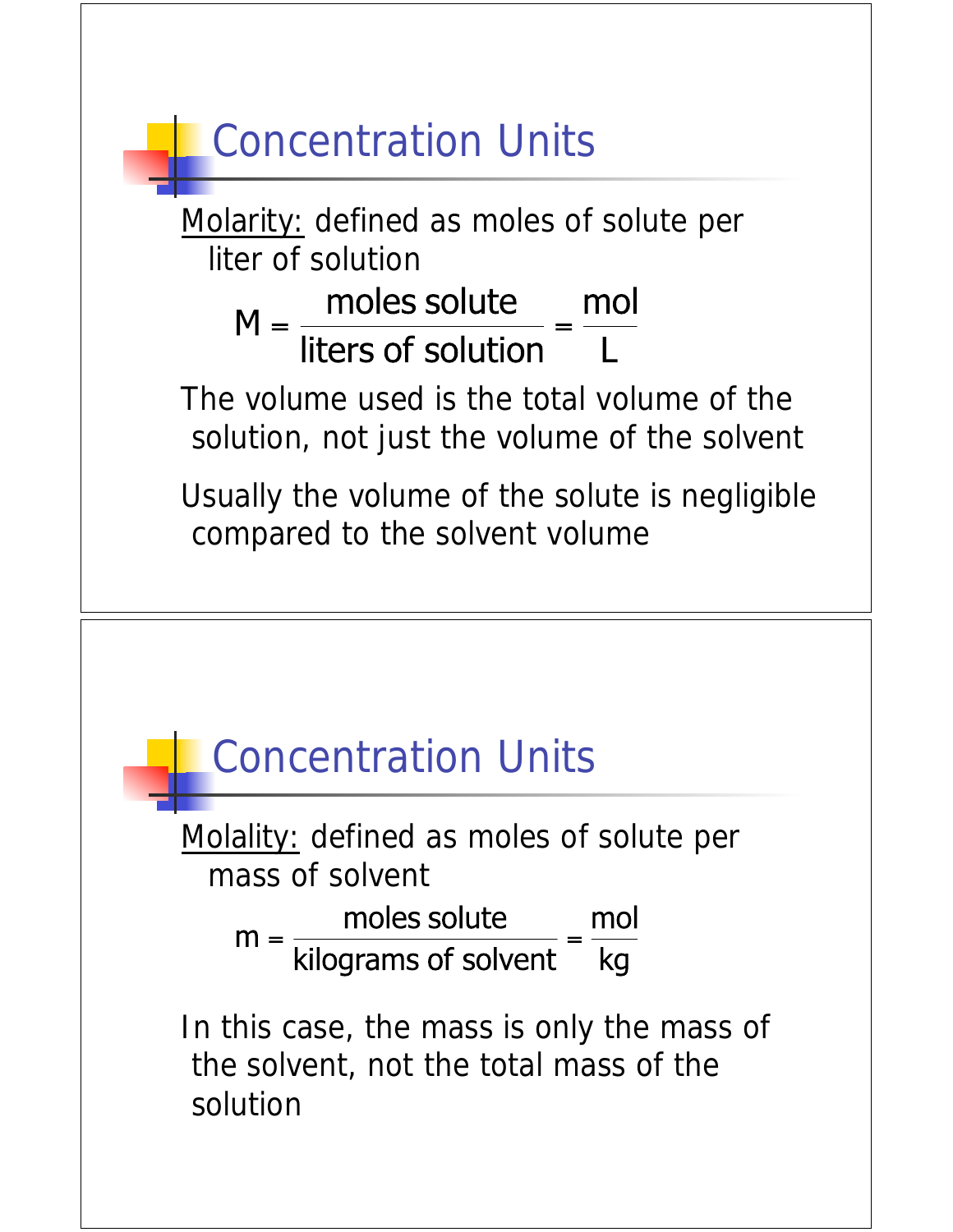

ppm and ppb express the mass of a specific solute relative to the mass of the solvent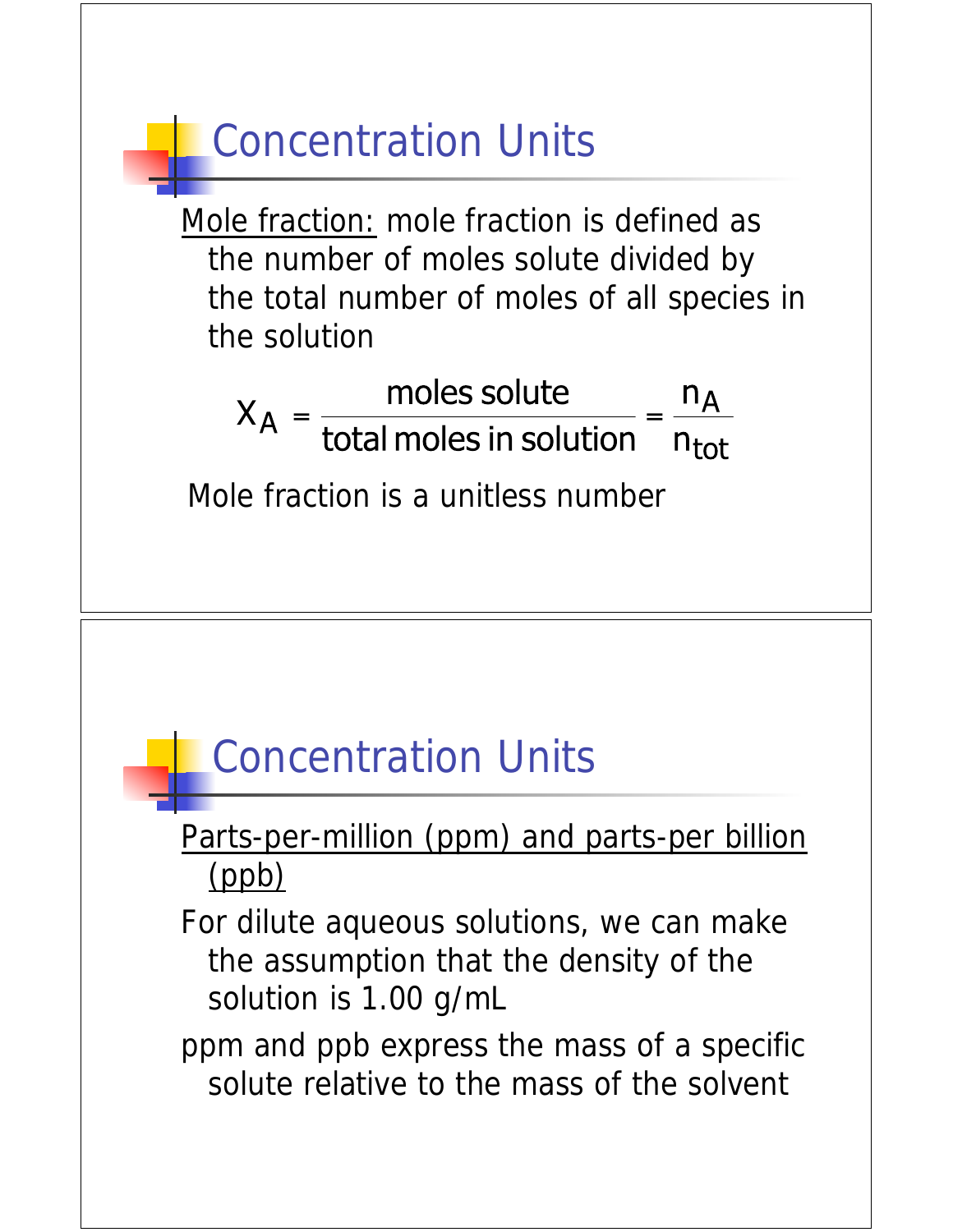

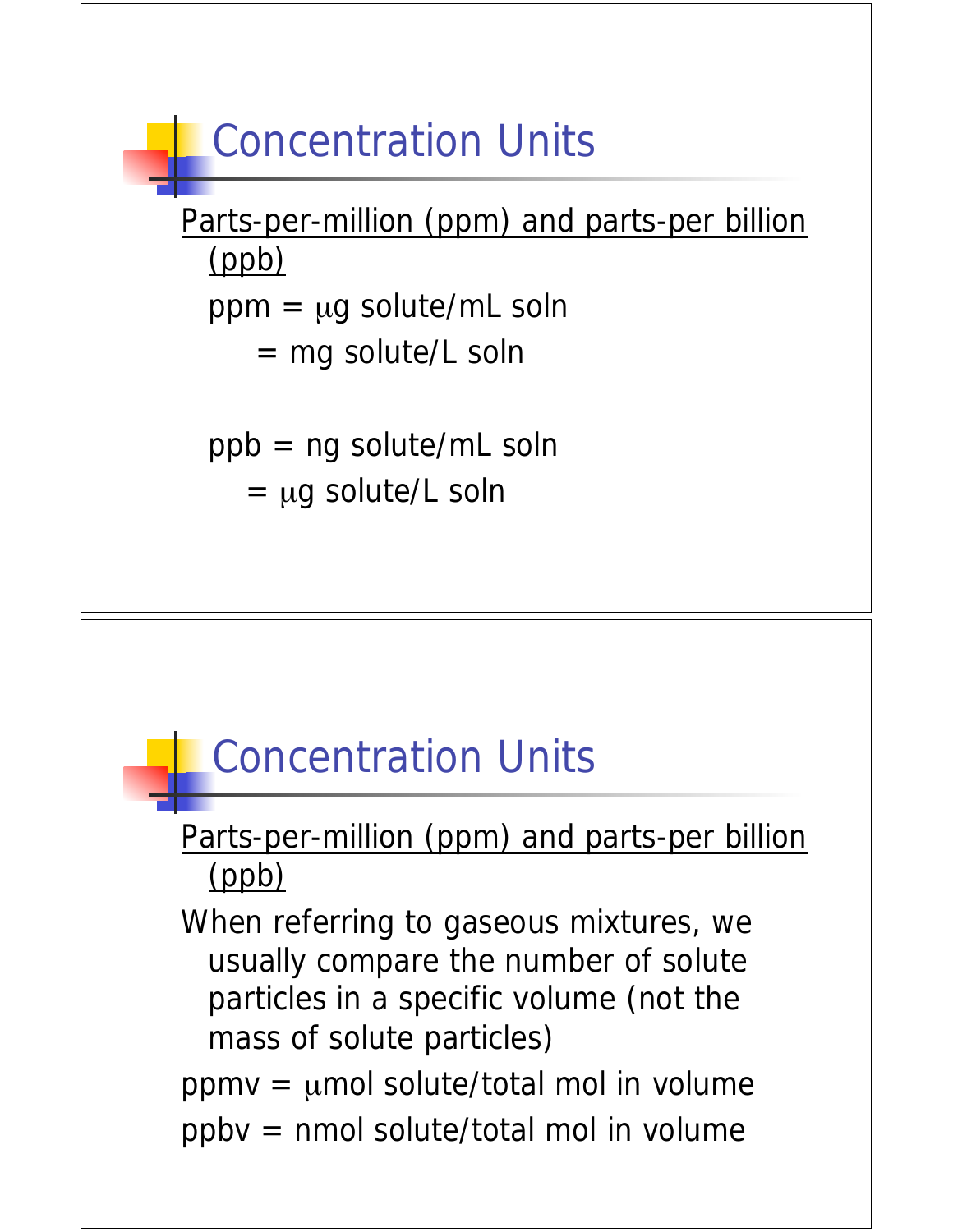# Aqueous Solutions

- A solution is composed of two parts: the solute and the solvent.
	- The solute is the minor component of the solution.
	- The solvent is the major component of the solution and is the liquid into which the solute is added.
- **Aqueous solutions are those in which** water acts as the solvent.

## **Molarity**

Determine concentration of a solution in which 6.081 g NaNO<sub>3</sub> is dissolved to a total volume of 843 mL.

- 1. Calculate moles of solute moles of  $NaNO<sub>3</sub>$ 
	- 6.081 g / 84.994 g mol<sup>-1</sup> = 7.155 x 10<sup>-2</sup> mol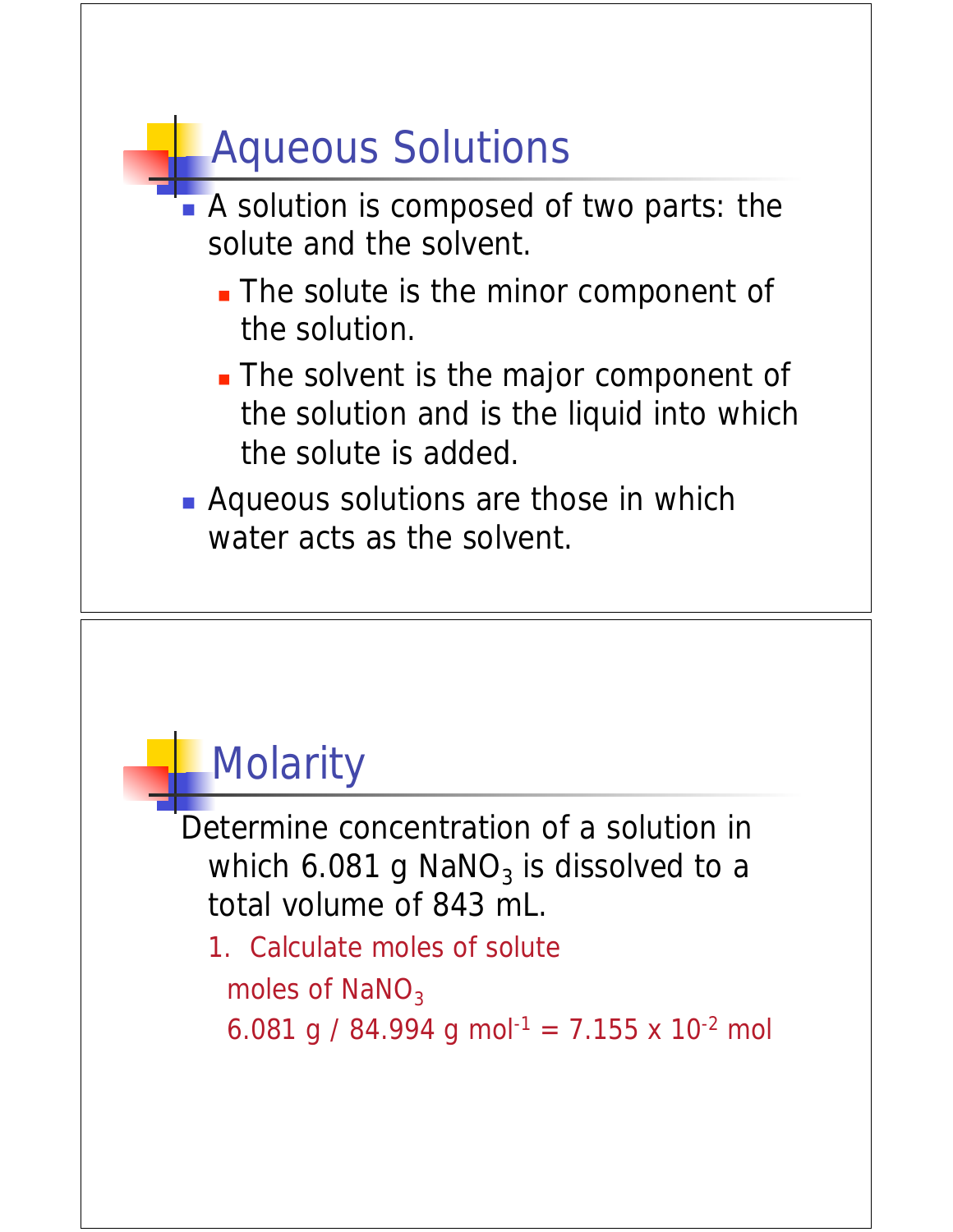### **Molarity**



 a. convert volume to L  $843$  mL = 0.843 L

b. calc M

7.155 x 10<sup>-2</sup> mol / 0.843 L = 849 x 10<sup>-2</sup> M

#### **Dilutions**

**Nhen diluting a solution by adding more** solvent, the amount of solute does not change (you do not add or take away the solute), only the concentration changes.

 $Q_1V_1 = C_2V_2$  ( $C =$  concentration  $V = volume$